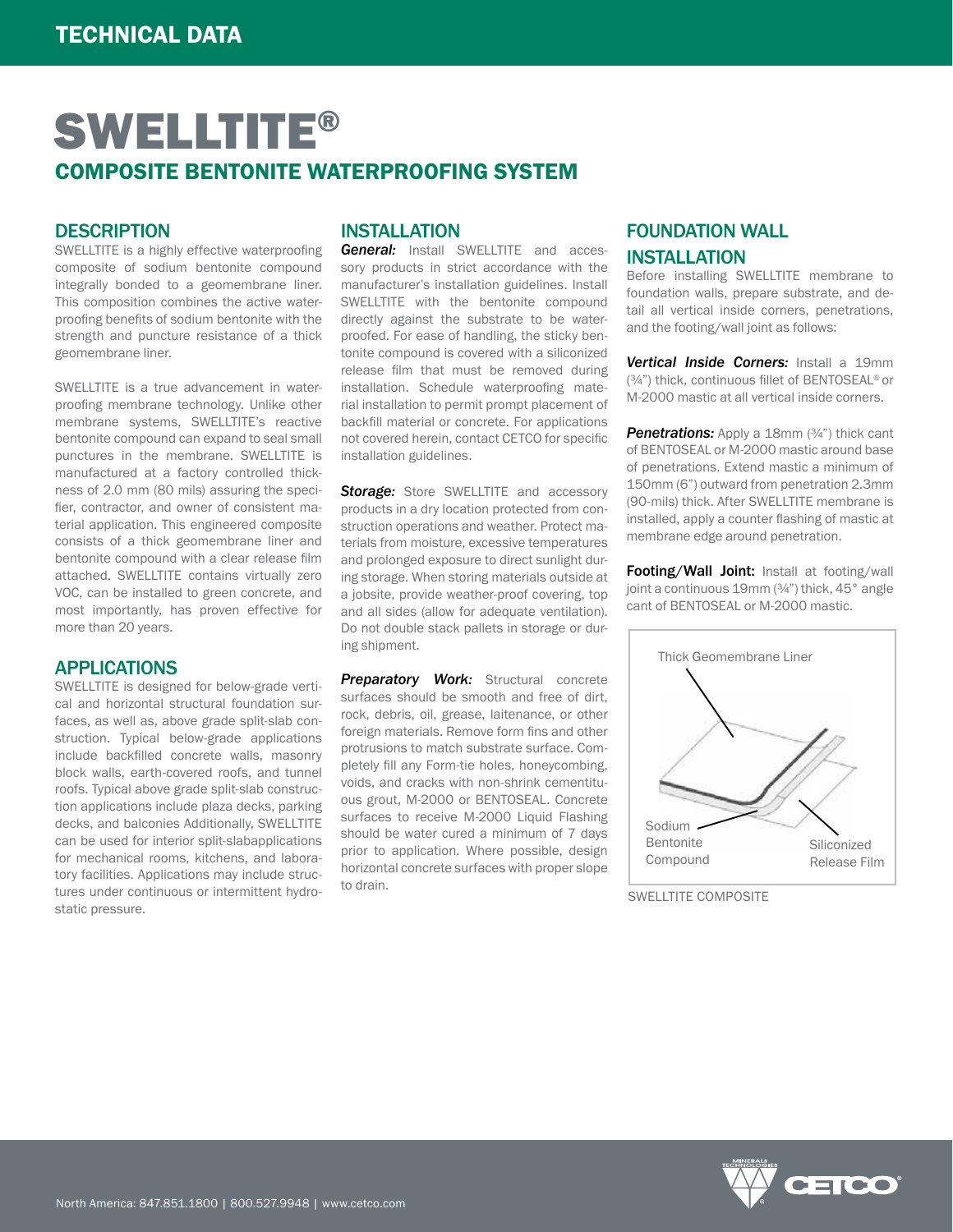*Membrane Installation:* REMOVE CLEAR RELEASE FILM from back of membrane before installation. Starting at the base of the wall, install the membrane over the BENTOSEAL/M-2000 cant and onto the footing a minimum of 150mm (6") with bentonite compound directly against the wall (white liner side toward installer). Secure all membrane edges with washer-head mechanical fasteners maximum 600mm (24") on center or less as required to contour surface. SWELLTITE membrane may be installed either horizontally or vertically oriented. Overlap all membrane edges a inimum of 50mm (2"). Stagger membrane roll ends a minimum of 300 mm (12"). Seal all membrane overlap seams with CETCO Seamtape. Continue membrane installation to finished grade detail or as specified.

Cut membrane to closely fit around penetrations. Trowel a minimum 19mm (3/4") thick layer of BENTOSEAL or M-2000 mastic around penetrations. Extend mastic onto penetration and completely fill area between membrane edge and penetration. Seal all overlap seams with CETCO Seamtape.

Terminate SWELLTITE membrane 300mm (12") below finshed grade elevation with washer-head fasteners maximum 300mm (12") on center. Install ENVIROSHEET flashing to primed concrete substrate with bottom edge overlapping top edge of SWELLTITE membrane minimum 100mm (4"). Overlap all roll ends a minumum 100mm (4") to form a continuous flashing. Height of flashing shall be per project details and specifications. Install a rigid termination bar along top edge of ENVIROSHEET; fastened maximum 300mm (12") on center. Complete grade termination detail with tooled bead of CETSEAL along the top edge, at all penetrations through the flashing and all exposed overlap seams.

Backfill material should be placed and compacted to 85% Modified Proctor density immediately following the application of the membrane. If backfill cannot be applied im-

mediately, protect membrane edges from percipitation with CETCO Seamtape. If backfill contains sharp or irregular material, cover membrane with CETCO approved protection material course to avoid damage during backfilling and compaction.

Tie into underslab waterproofing as required by overlapping the underslab waterproofing a minimum of 6" (150mm). When a drain tile is required, install it below the top of thebfooting.

*Masonry Block Walls:* CETCO recommends that the masonry block cells be filled with cementituous grout or concrete. All mortar joints should be completely filled and struck flush before membrane is installed to masonry walls.

# HORIZONTAL DECK INSTALLATION

Before installing SWELLTITE membrane, prepare substrate and detail all drains, transition corners and penetrations. Consult manufacturer if deck is precast concrete planks or for other conditions not stated herein.

**Drains:** Trowel a minimum 2.3mm (90-mil) thick layer of M-2000 on the drain ring and continuing into the drains inward throat slope. Extend M-2000 a minimum of 150mm (6") around the drain. Allow M-2000 to cure a minimum of 12 hours prior to installing membrane. After SWELLTITE membrane is installed around drain, apply a 1.5mm (60-mil) thick counter flashing of M-2000 covering the membrane edge.

**Penetrations:** Trowel a minimum 19mm  $(3/4)$ <sup>n</sup>) cant of M-2000 around the penetration. Extend M-2000 outward from penetration a minimum of 150mm (6") at 2.3mm (90-mil) thick. After membrane has been installed overlapping M-2000 50mm (2"), apply a 1.5mm (60 mil) thick counter flashing of M-2000 at the membrane edge.

*Transition Corners: Apply a 19mm (3/4")* thick M-2000 fillet to inside transition corners. Then extend M-2000 at 2.3mm (90-mil) minimum thickness for 150mm (6") in both directions from the corner. A llow M-2000 to cure a minimum of 12 hours prior to installing membrane. After membrane has been installed to the corner, apply a 1.5mm (60-mil) thick counter flashing of M-2000 covering the membrane edge.

*Membrane Installation:* REMOVE CLEAR RELEASE FILM from back of membrane before installation. Install membrane with bentonite compound directly against the deck (white liner side up) from the low point to the high point across the fall line to create a shingle-style installation. Overlap all membrane edges a minimum of 50mm (2"). Stagger membrane roll ends a minimum 300mm (12"). Seal all membrane overlap seams with CETCO SEAMTAPE.

Cut membrane to closely fit around penetrations overlapping previously installed M-2000. Apply 1.5mm (60 mil) thick counter flashing of M-2000 over membrane edge.

#### *OPTIONAL ADHESIVE METHOD*

Apply A-3000WB Adhesive by roller or sprayer at a rate of 25sq m per 3.8 liters (250–275 sq ft per gallon) and allow to cure (dry black) before applying membrane. After adhesive has cured, follow membrane installation instructions for applicable application, foundation wall or deck, excluding the mechanical fasteners. Primed surfaces not covered with membrane during the same working day must be re-primed.

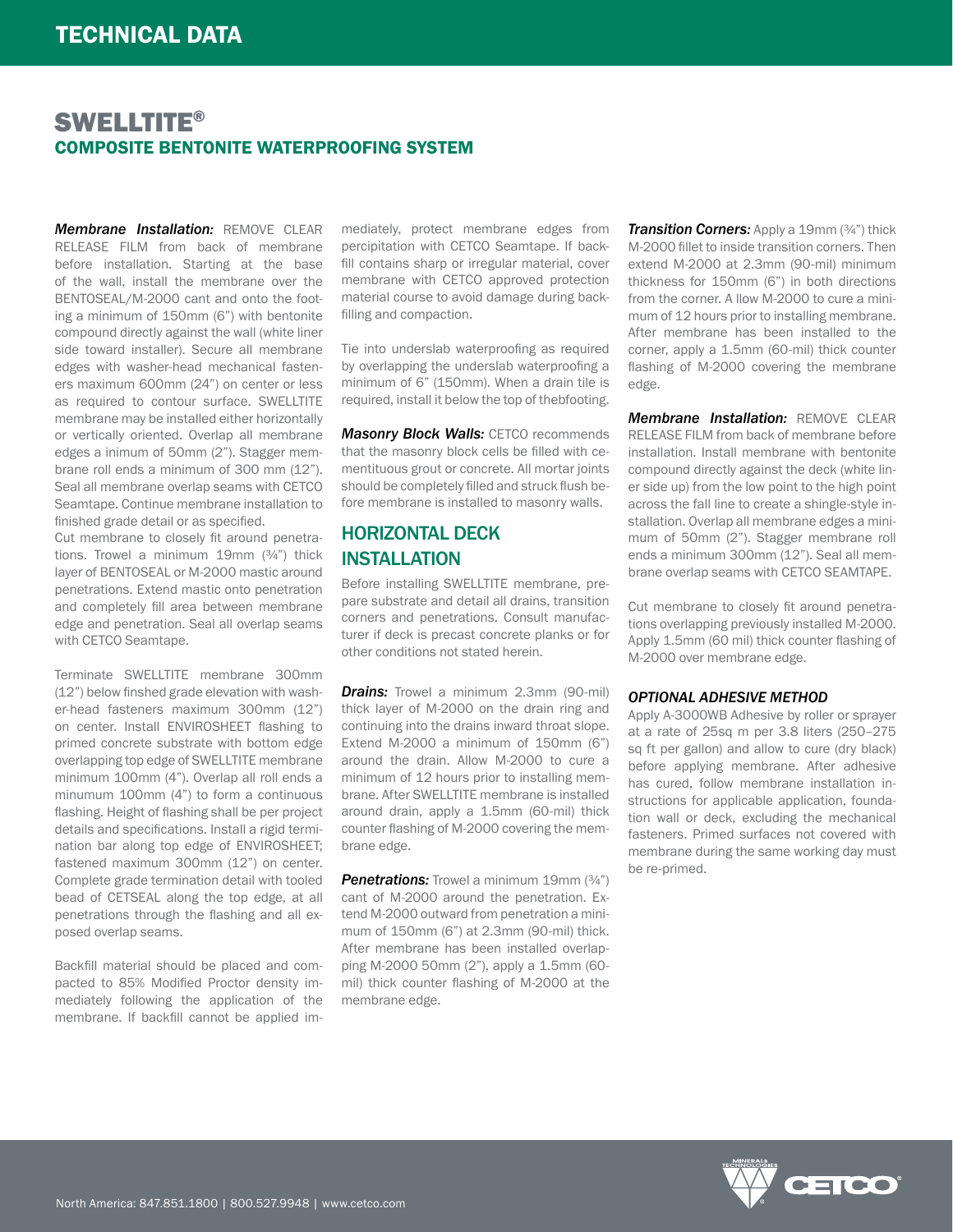### SIZE PACKAGING

SWELLTITE roll size is 1.02m (40") wide by 11.5m (37' 9") long; 11.5 sq m (125 square feet) per roll.

## LIMITATIONS

Do not install SWELLTITE in standing water or during precipitation. If ground water contains strong acids, alkalies, or is of a conductivity of 2,500 μmhos or greater, submit water samples to the manufacturer for compatibility testing.

SWELLTITE is not designed for unconfined above-grade waterproofing applications or subsurface applications that do not provide full confinement coverage. Do not install SWELLTITE on horizontal plaza deck applications that utilize pavers placed on pedestals.

SWELLTITE is not designed to waterproof expansion joints. Expansion joints require a properly engineered expansion joint product. For foundation walls, backfill should consist

of compactible soils or crushed stone 19 mm (¾") or less. Compact soils to minimum 85% Modified Proctor density. Stone backfill larger than 19mm (¾") will require the use of a protection course; consult CETCO for specific guidelines. Avoid backfill with aggregate 38mm  $(1-1/2)$  or larger.

On horizontal decks, SWELLTITE requires proper containment from a topping ballast material; a minimum 75mm (3") thick reinforced concrete slab or a minimum paver assembly weight of 9kg (20-lbs.) per square foot (includes sand or grout leveling course). When compactible soil topping is used, it must be at least 450mm (18") thick and compacted to a minimum 85% Modified Proctor density.

# ACCESSORY PRODUCTS

*M-2000 LIQUID FLASHING®:* M-2000 Liquid Flashing is a trowel-grade waterproofing mastic used as a detailing product around penetrations, drains and at corner transitions for horizontal deck and vertical wall installations. M-2000 is a single-component moisture curing elastomer that meets the requirements of ASTM C836-84.

*BENTOSEAL®:* trowel grade sodium bentonite mastic used for detailing around penetrations and corner transitions for below-grade wall SWELLTITE installations.

*A-3000WB ADHESIVE®:* water-based latex adhesive applied to substrates to promote adhesion of SWELLTITE Membrane. Typical application rate 250–275 sq ft/gallon.

*SEAMTAPE®:* tape used to seal membrane overlap seams.

*AQUADRAIN®:* prefabricated drainage composite consisting of a heavy filter fabric adhered to a high-strength plastic drainage core. WATERSTOP-RX<sup>®</sup>: expanding bentonite based concrete joint strip waterstop designed to replace PVC dumbbell waterstops. Adhered into place with CETSEAL.

**ENVIROSHEET:** Self-adhering flashing for grade terminations.

*CETSEAL:* Singel-component polyether general sealant and adhesive.